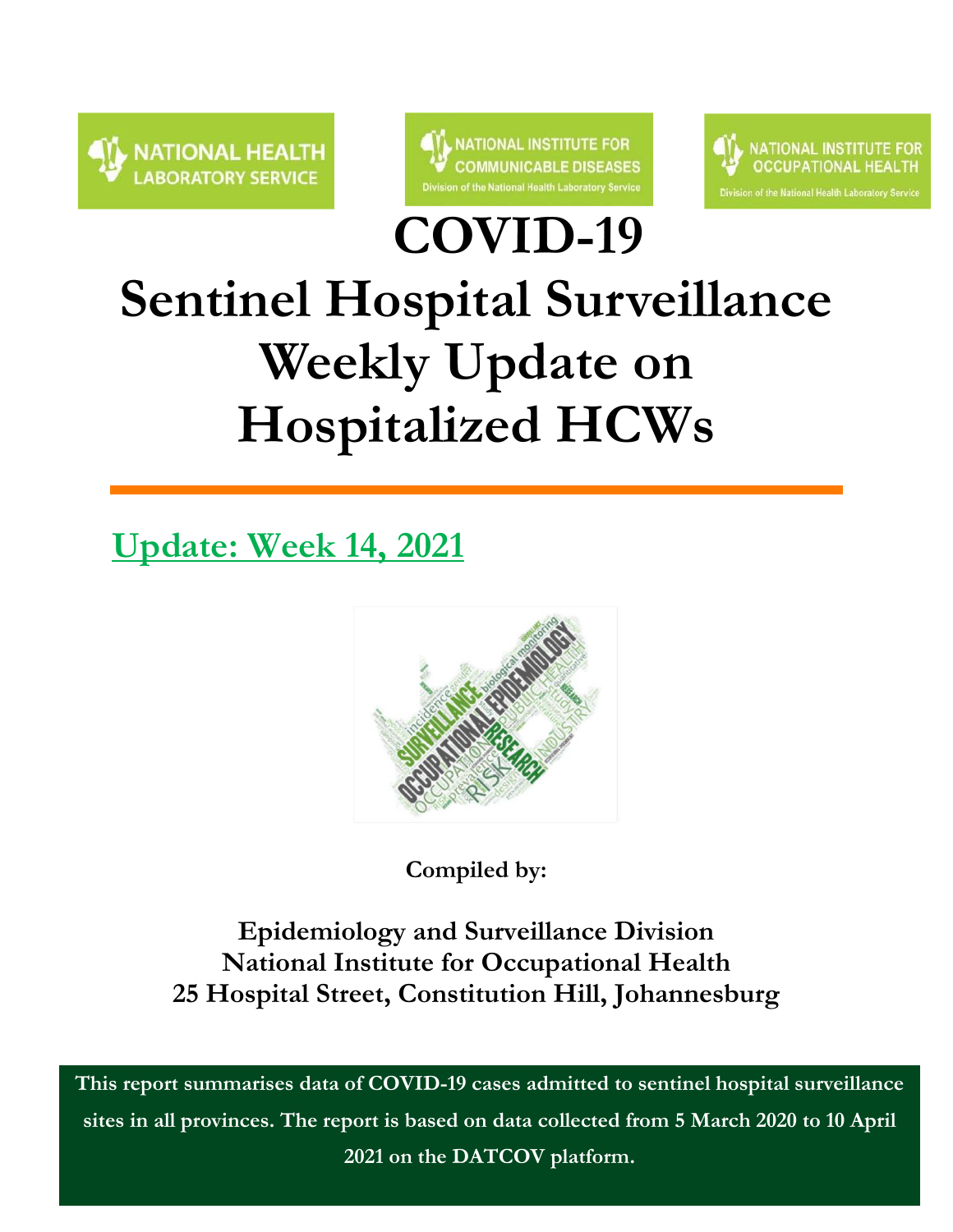### **HIGHLIGHTS**

- As of 10 April 2021, 6877 (2.9%) of the 231552 COVID-19 hospital admissions recorded on the DATCOV surveillance database, were health care workers (HCWs), reported from 644 facilities in all nine provinces of South Africa. Among 2260/6877 (32.9%) HCWs with available data on type of work, 1337 /2260 (59.2%) were nurses, 504/2260 (22. 3%) porters or administrators, 192/2260 (8.5%) allied HCWs, 152 /2260 (6.7%) doctors, 52/2260 (2.3%) paramedics, and 23/2260 (1.0%) were laboratory scientists.
- There was an increase of 119 new HCW admissions since week 10 of 2021. There were 3754 (54.6%) and 3123 (45.4%) HCW admissions in the first and second wave, respectively. A total of 331 (42.8%) HCWs died in the second wave compared to the 443 (57.2%) in the first wave. The CFR of HCWs was lower in the first wave  $(9.0\%)$  than in the second wave  $(14.6\%)$ .
- There were 2345 (34.1%) and 4534 (65.9%) admissions reported in the public and private sector, respectively.
- The majority of HCW admissions (5823/6877; 84.7%) were recorded in four provinces, with the highest number 2229/6879 (32.4%) reported in Gauteng, followed by 1788/6877 (26.0%) in KwaZulu-Natal, 984/6877 (14.3%) in Eastern Cape and 822/6877 (11.9%) in Western Cape provinces. The median age of COVID-19 admissions among HCWs was 49 years (interquartile range [IQR] 39–57). There were 1268 (18.4%) admissions in HCW 60 years and older. Among admitted HCWs with COVID-19, 4810 (69.9%) were female.
- The prevalence of comorbid diseases among HCW was 3004/5675 (52.9%). Among the 5675 HCWs who had reported a comorbid condition, the most commonly reported comorbid conditions were hypertension (2037/5675; 35.9%) and diabetes (1327/5675; 23.4%). There were 5.6% (316/5675) of HCWs that were HIV positive, 5.9% (334/5675) were obese, 0.8% (46/5696) had active tuberculosis (TB) and 0.8% (48/5675) reported a previous history of TB.
- A total of 1131 (16.5%) HCW admissions were ever treated in ICU, of these 703 (62.2%) were treated with oxygen, 397 (35.1%) were treated on ventilation and 258 (36.7%) received both treatments. Of the 6877 HCW admissions, 5946 (86.5%) were discharged alive, 99 (1.4%) transferred out to either higher level care or stepdown facilities, 774 (11.3%) HCWs had died and 58 (0.8%) were currently in hospital. The majority of deaths among HCWs admitted with COVID-19, were reported in Kwa-Zulu Natal (219, 28.3%), followed by the Gauteng 198 (25.6%) and 173 (22.4%) from Eastern Cape provinces. Of the HCWs who died, 237 (32.0%) reported no comorbidities, 31.4% (243/774) had one comorbid disease reported and 33.6% (260/774) had more than one reported comorbidity.
- Among HCWs with known in-hospital outcome the case fatality ratio was 11.5% (774/6720).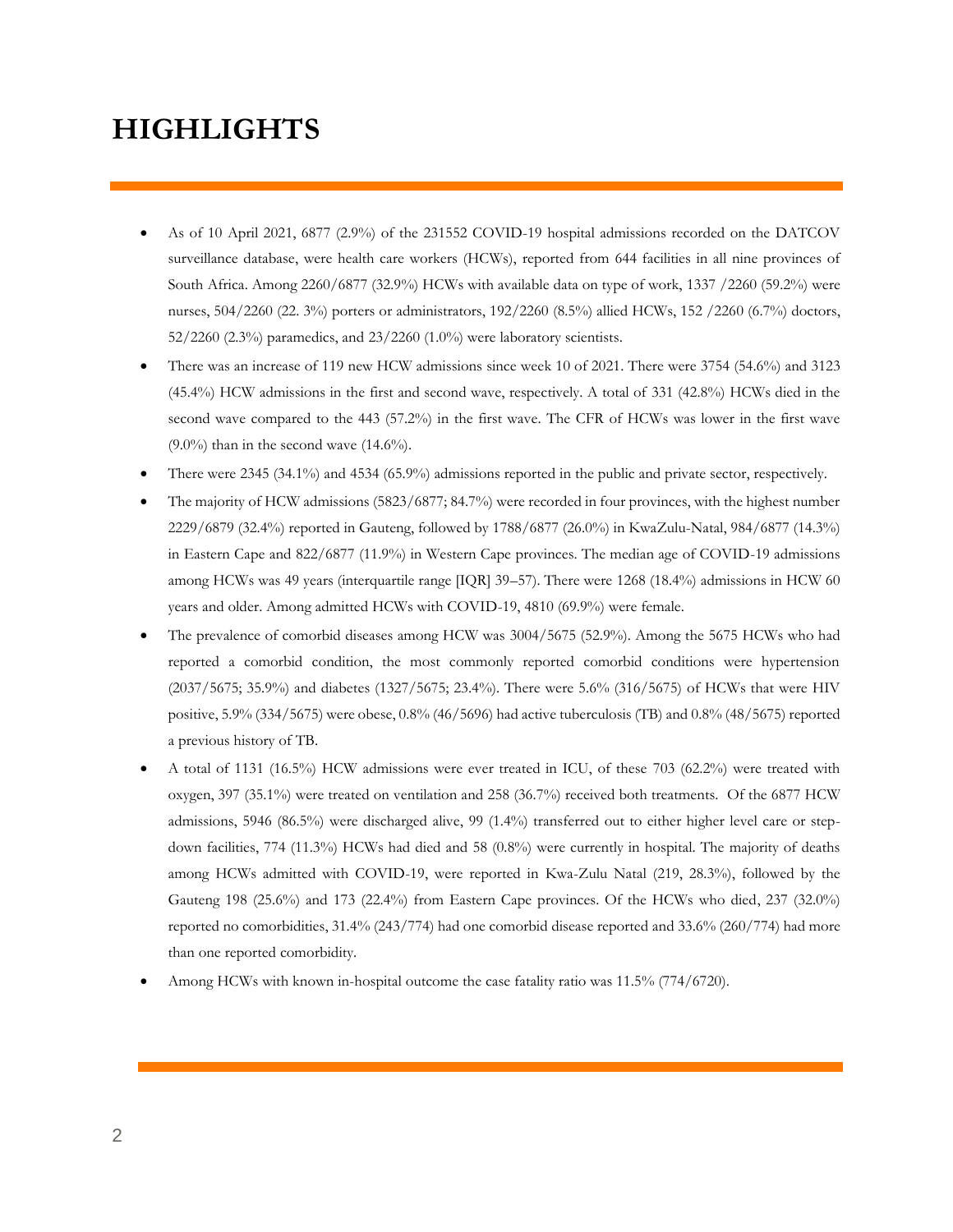### **Methods**

DATCOV hospital surveillance for COVID-19 admissions, was initiated on the 1 April 2020. Data are submitted by public and private hospitals that have agreed to report COVID-19 admissions through DATCOV surveillance in all nine provinces of South Africa (Table 1). A COVID-19 case was defined as a person with a positive reverse transcriptase polymerase chain reaction (RT-PCR) assay for SARS-CoV-2 who was admitted to hospital. All hospitalized patients who were noted to be doctors, nurses, allied health care workers, laboratory staff, porters and administrative staff were captured as health care workers (HCWs). An individual was defined as having severe disease if treated in high care or intensive care unit (ICU) or ventilated or diagnosed with acute respiratory distress syndrome (ARDS).

Data on all COVID-19 admissions are received from all private and public hospitals nationally, in all nine provinces. As new hospitals join the surveillance system, they retrospectively captured all admissions recorded. As of 10 April 2021, a total of 644 facilities, 393 from public sector and 251 from private sector, submitted data on hospitalized patients with COVID-19 (Table 1).

| Provinces     | Public | Private |  |
|---------------|--------|---------|--|
| Eastern Cape  | 85     | 18      |  |
| Free State    | 35     | 20      |  |
| Gauteng       | 39     | 91      |  |
| KwaZulu-Natal | 70     | 45      |  |
| Limpopo       | 41     | 7       |  |
| Mpumalanga    | 31     | 9       |  |
| North West    | 16     | 12      |  |
| Northern Cape | 17     | 8       |  |
| Western Cape  | 59     | 41      |  |
| South Africa  | 393    | 251     |  |

**Table 1: Number of hospitals reporting data on COVID-19 admissions by province and healthsector, South Africa, 5 March 2020 – 10 April 2021**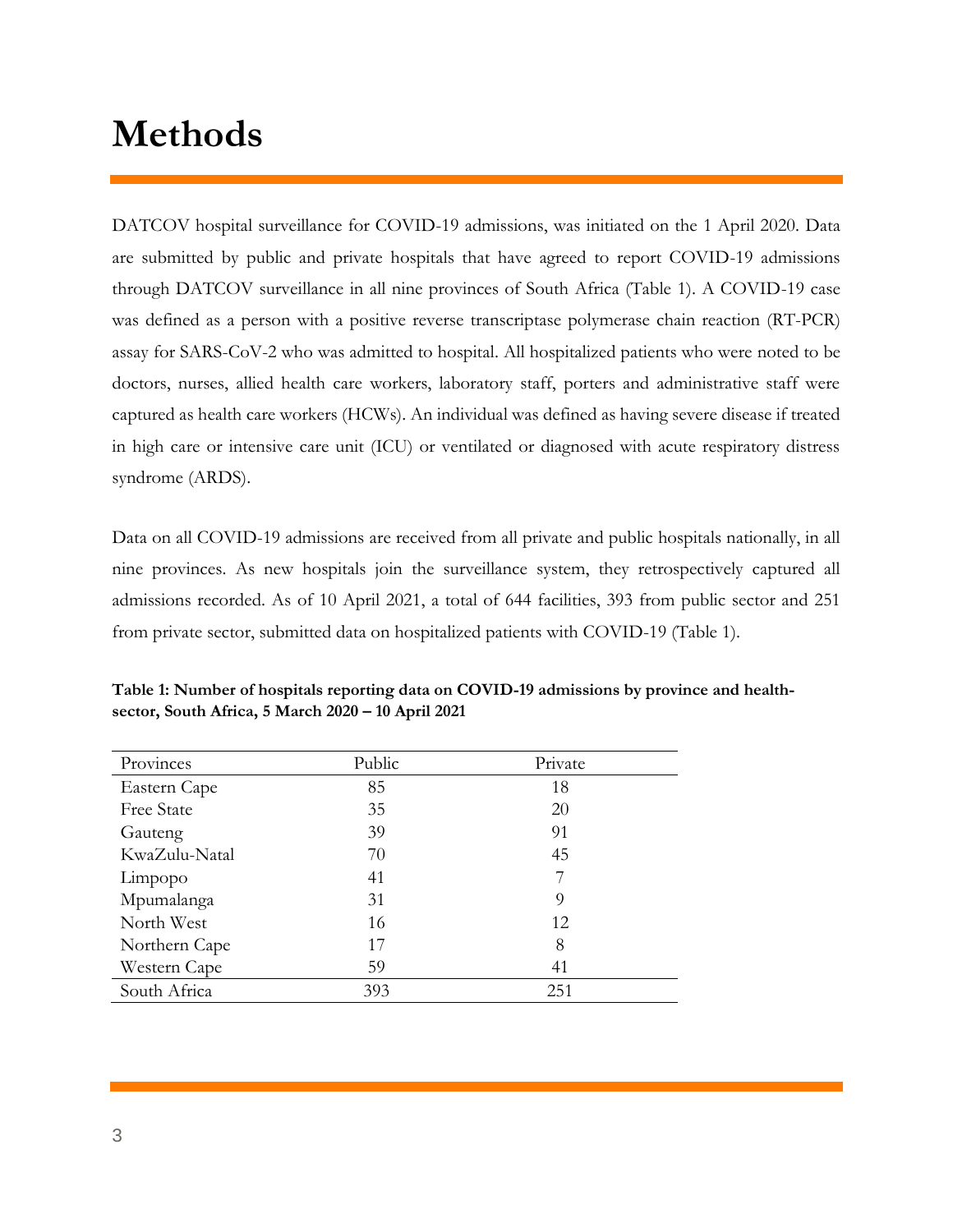### **Results**

From 5 March 2020 to 10 April 2021, there was a total of 6879/231552 (2.9%) COVID-19 admissions among HCWs. Of these admissions, 2345 (34.1%) and 4532 (65.9%) were reported in the public and private sector, respectively (Figure 1). The majority of HCW admissions (5823/6877; 84.7%) were recorded in four provinces, with the highest number 2229/6879 (32.4%) reported in Gauteng, followed by 1788/6877 (26.0%) in KwaZulu-Natal, 984/6877 (14.3%) in Eastern Cape and 822/6877 (11.9%) in Western Cape provinces (Figure 1).



**Figure 1: Number of reported COVID-19 admissions among HCWs by province and health-sector, South Africa, 5 March 2020 – 10 April 2021 (n=6877)**

HCW admissions peaked in week 28 during the first wave of the pandemic and in week 1 of 2021 during the second wave (Figure 2).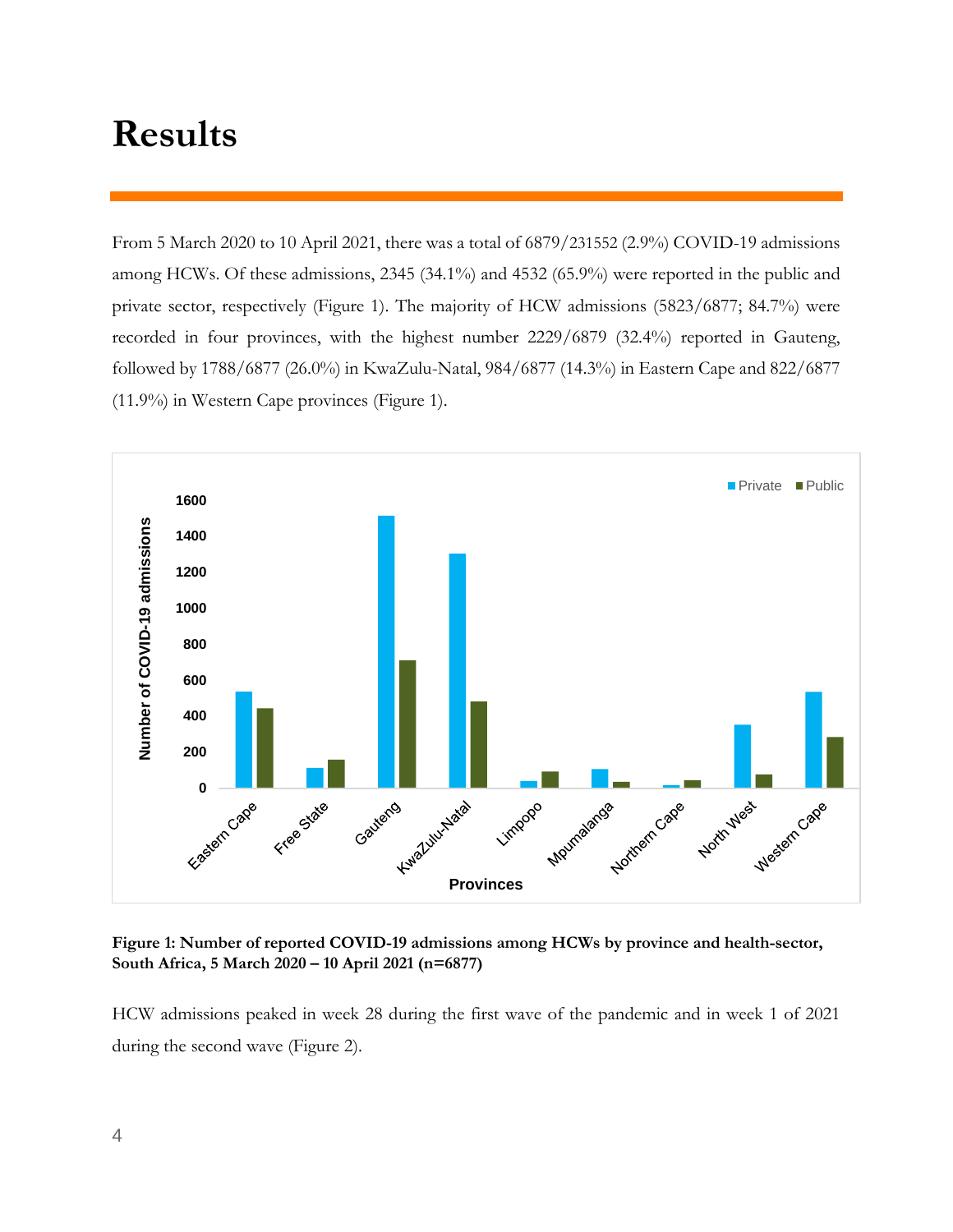

**Figure 2: Number of reported COVID-19 admissions among HCWs by epidemiologic week of diagnosis and health-sector, South Africa, 5 March 2020 – 10 April 2021 (n=6877)**

The numbers of HCW admissions were highest in Gauteng, KwaZulu-Natal and Eastern Cape during the first wave, and highest in Gauteng, KwaZulu-Natal and Western Cape during the second wave. The peak in the number of HCW admissions was lower in the second wave compared to the first wave for all provinces except Western Cape (Figure 3).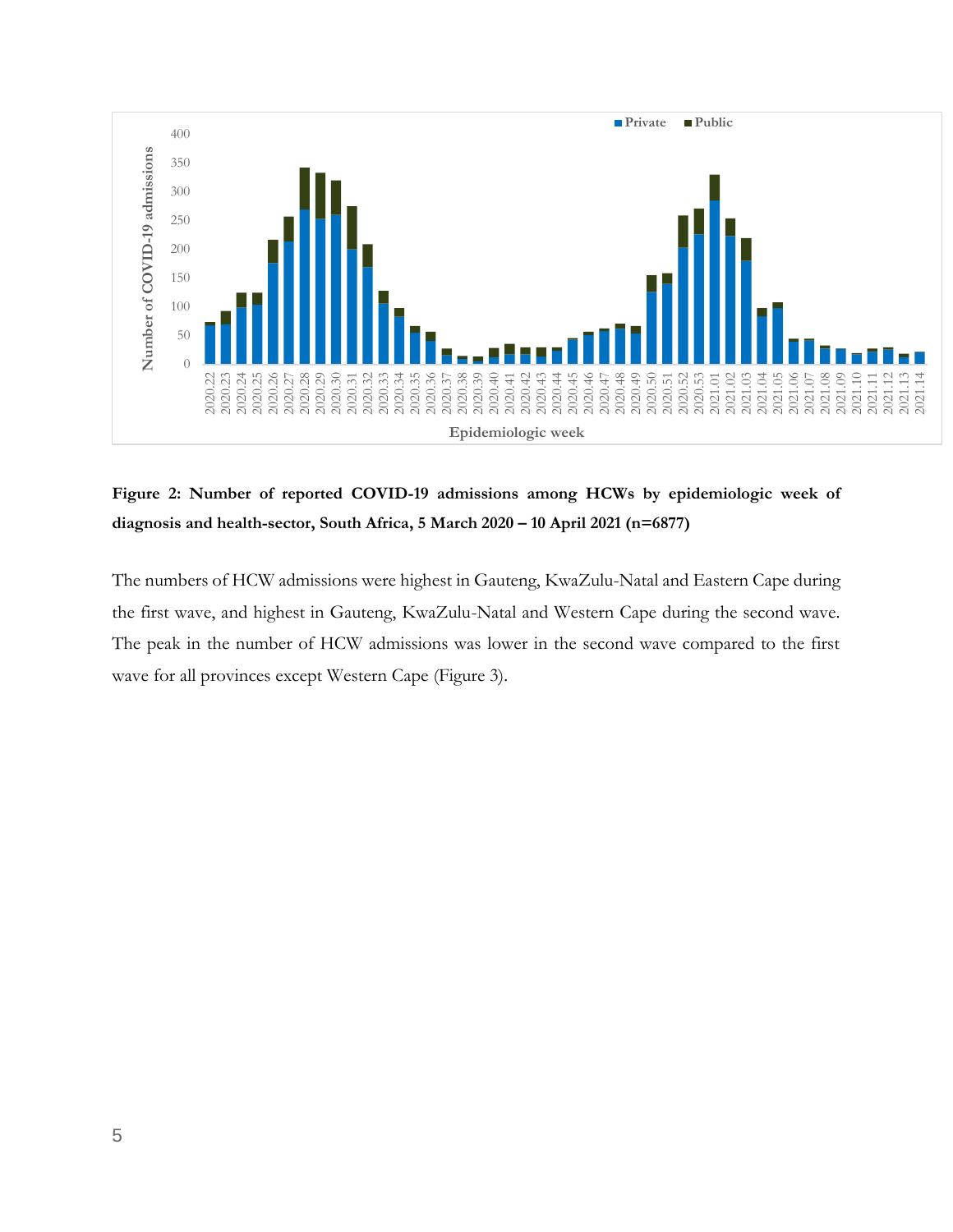

**Figure 3: Number of reported COVID-19 admissions among HCWs by epidemiologic week of diagnosis and provinces, South Africa, 5 March 2020 –10 April 2021 (n=6877)**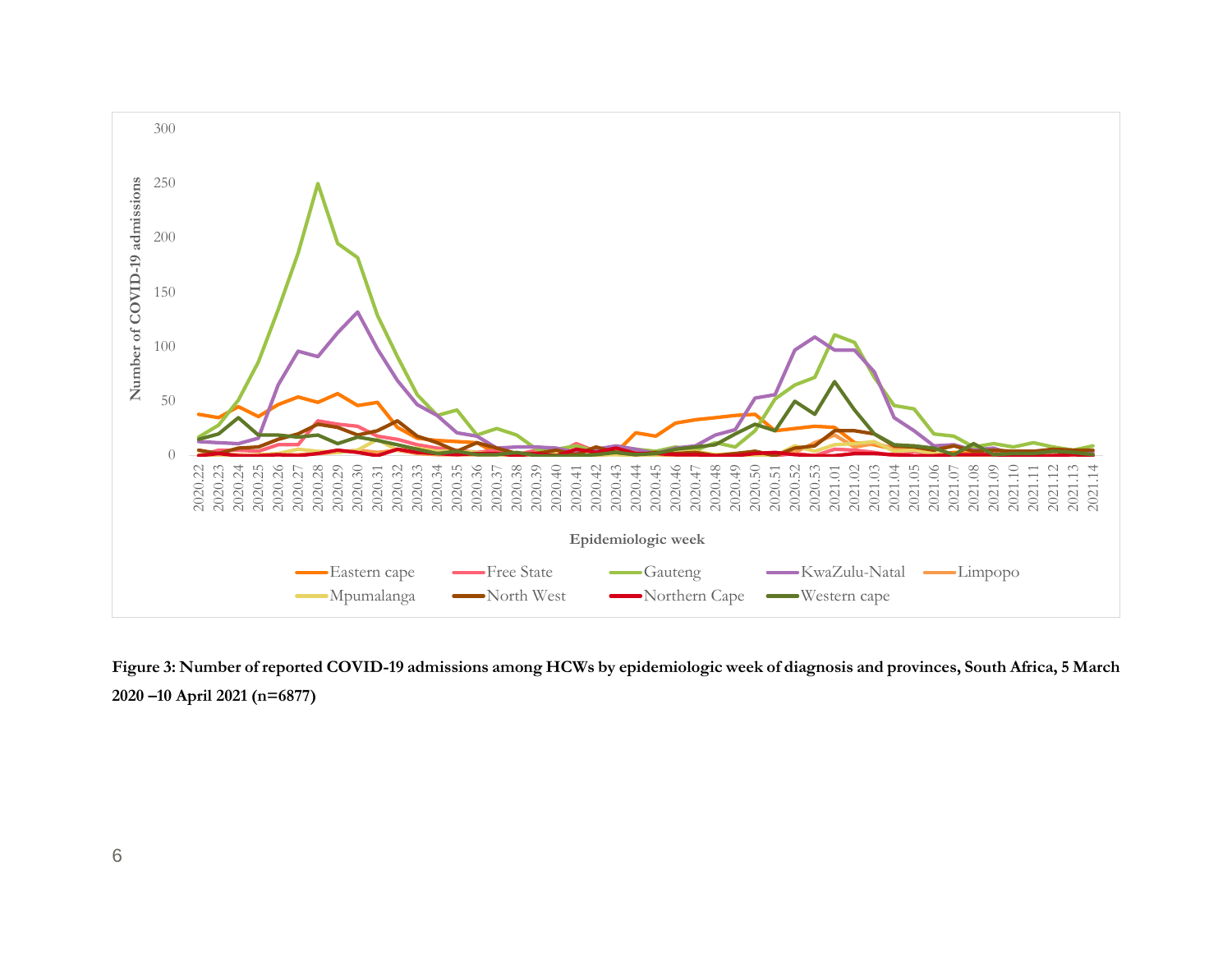## **Demographic and clinical characteristics of HCWs admitted with COVID-19, South Africa, 5 March 2020 – 10 April 2021**

The median age of COVID-19 admissions among HCWs was 49 years (interquartile range [IQR] 39– 57). There were 1268 (18.4%) admissions in HCW 60 years and older (Figure 4). Among admitted HCWs with COVID-19, 4810 (69.9%) were female. The sex ratio varied by age group with females more common than males in all age groups (Figure 4). Among the 4810 female admissions, 129 (2.7%) were pregnant.



**Figure 4: Number of reported HCW admitted with COVID-19 by age, gender and percentage of males, South Africa, 5 March 2020 – 10 April 2021 (n=6877)**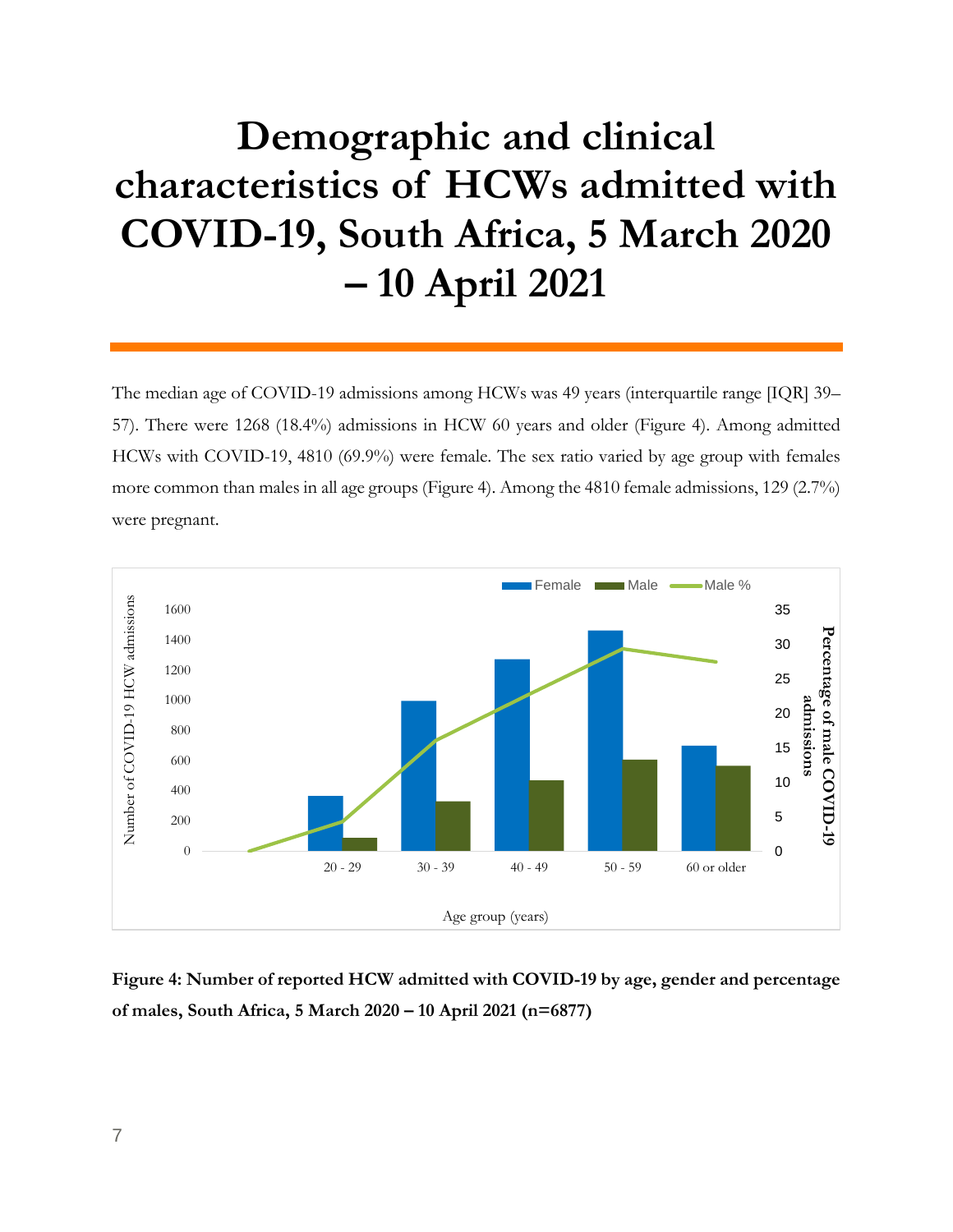The prevalence of comorbid diseases among HCW was 3004/5675 (52.9%). Among the 5675 HCWs who had reported a comorbid condition, the most commonly reported comorbid conditions were hypertension (2037/5675; 35.9%) and diabetes (1327/5675; 23.4%). There were 5.6% (316/5675) of HCWs that were HIV positive, 5.9% (334/5675) were obese, 0.8% (46/5696) had active tuberculosis (TB) and 0.8% (48/5675) reported a previous history of TB. (Table 2).

| Comorbid disease*                | Frequency (n) | Percentage $(\% )$ |
|----------------------------------|---------------|--------------------|
| Hypertension                     | 2037          | 35.9               |
| Diabetes mellitus                | 1327          | 23.4               |
| Chronic cardiac disease          | 115           | 2.0                |
| Chronic pulmonary disease/Asthma | 382           | 6.7                |
| Chronic renal disease            | 32            | 0.6                |
| Malignancy                       | 31            | 0.5                |
| НIV                              | 316           | 5.6                |
| Active tuberculosis              | 48            | 0.8                |
| Previous history of tuberculosis | 54            | 0.9                |
| Obesity                          | 226           | 3.9                |

**Table 2: The number and prevalence of comorbid diseases in HCW admitted with COVID-19, South Africa, 5 March 2020 – 10 April 2021 (n=5675)** 

 $*$  Multiple comorbid conditions would be counted more than once so the total number may be more than the total number

of individuals reporting comorbid conditions

#### **Severity**

A total of 1131 (16.5%) HCW admissions were ever treated in ICU, of these 703 (62.2%) were treated with oxygen, 397 (35.1%) were treated on ventilation and 258 (36.7%) received both treatments. The mean age of patients who received oxygen or ventilation as an intervention (51.7 years) was significantly older than those who did not receive oxygen or ventilation intervention (46.1 years) (p <0.0001). Of the all HCW admissions treated with oxygen or ventilation, 646/2764 (23.4%) had more than one comorbid disease ( $p \le 0.001$ ).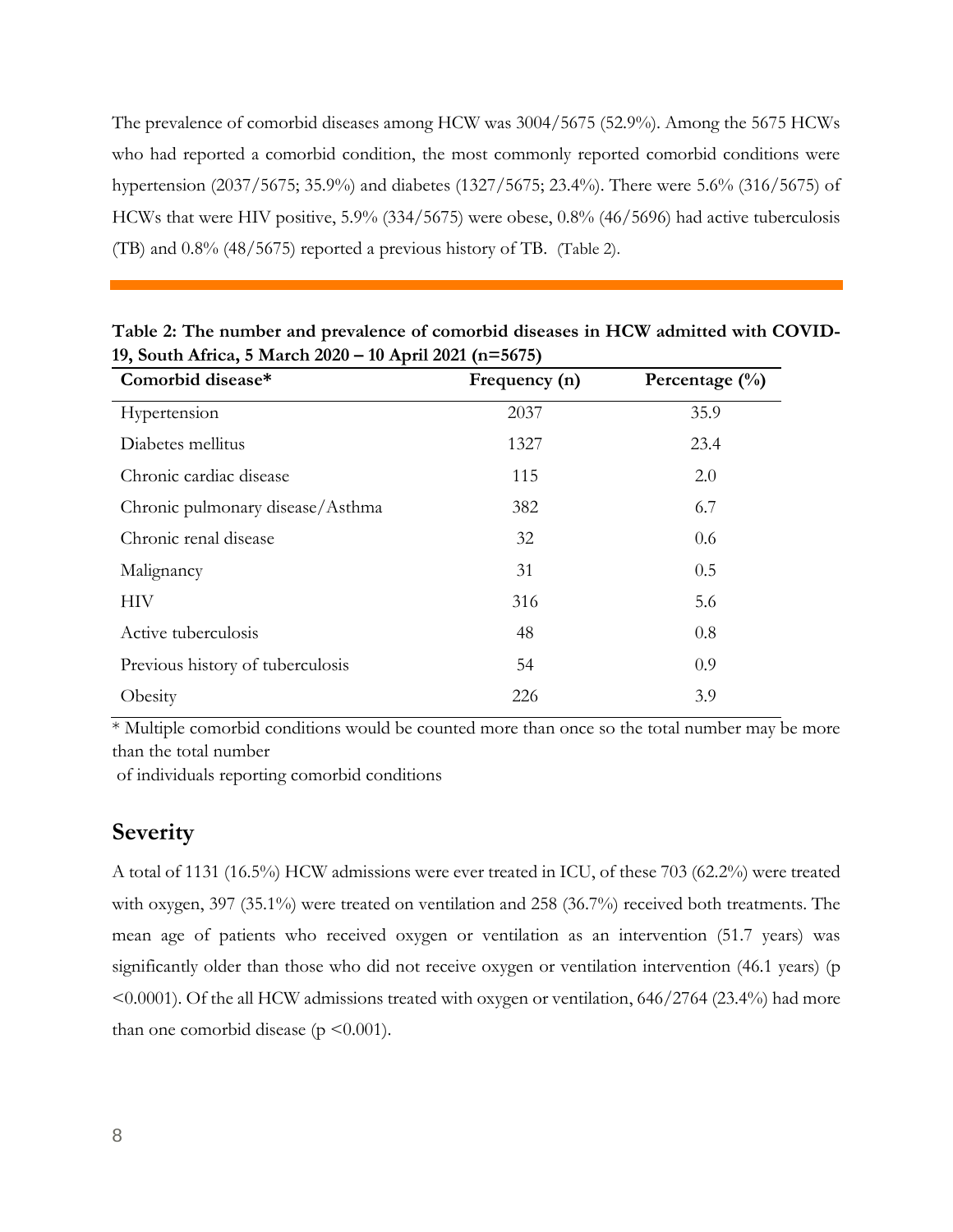#### **Outcomes**

Of the 6877 HCW admissions, 5946 (86.5%) were discharged alive, (1.4%) transferred out to either higher level care or step-down facilities, 774 (11.3%) HCWs had died and 58 (0.8%) were currently in hospital. The case fatality ratio (CFR) of HCWs with known in-hospital outcome reported to DATCOV was 11.5% (774/6720) compared to a CFR of 23.1% (44600/193280) among non-HCW admissions ( $p$ <0.001) (Figure 5).



#### **Figure 5. Number of reported COVID-19 deaths among admitted HCW by epidemiologic week in private and public sector, South Africa, 5 March – 10 April 2021.**

**Please note that the mortality data presented was based on available information from sentinel hospitals as of 13 March 2021, thus not all deaths that occurred during the reporting period nationally are included. Deaths that were subsequently confirmed not be of a HCW were removed from the data set**.

The majority of deaths among HCWs admitted with COVID-19, were reported in Kwa-Zulu Natal  $(219, 28.3\%)$ , followed by the Gauteng 198  $(25.6\%)$  and 173  $(22.4\%)$  from Eastern Cape provinces. Three hundred and thirty-eight (43.7%) of the deaths were recorded among HCWs aged 60 years and older. The median age of those who died was  $58 \text{ (IQR } 50 - 65)$  years compared to  $48 \text{ (IQR } 38 - 56)$ years for those who were still alive. Four hundred and fifty-eight (59.2%) of the deceased were admitted in ICU, 241 (31.1%) were ventilated, and 478 (61.2%) were given supplemental oxygen. The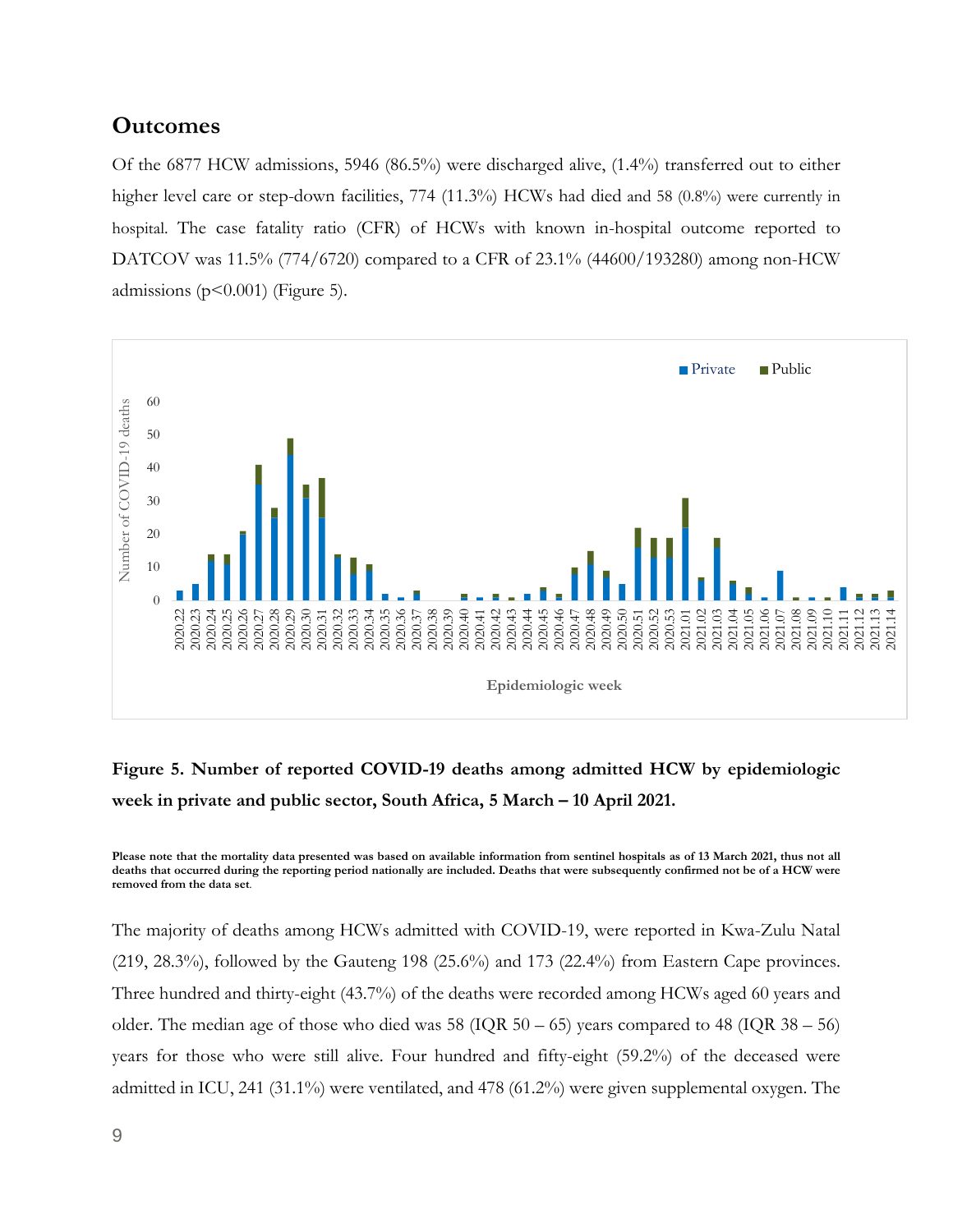median length of stay for the HCWs who died was 10 days  $[IQR 4 - 18]$  compared to 6 days  $[3 - 10]$ for those discharged alive. Of the HCWs who died, 503 (67.9%) had comorbid disease reported and 260 (33.6%) had more than one reported comorbidity. Hypertension 396 (54.3%), diabetes 285 (39.8%) and obesity 60 (25.9%) were the common reported comorbid diseases among the deceased.

**Comparison of COVID-19 admissions and deaths among HCWs in the first and second wave** There were 3754 (54.6%) and 3123 (45.4%) HCW admissions in the first and second wave, respectively. Comparison of the proportion of admissions in the first and second wave indicated a significant difference in admissions (P <0.0001). A total of 443 (57.2%) HCWs died in the second wave compared to the 331 (42.8%) in the first wave. The proportion of deaths in the second wave was significantly higher than that of the first wave ( $p < 0.0001$ ). The CFR of HCWs was lower in the first wave (9.0%) than in the second wave (14.6%). CFR for Non-HCWs was 20.3% in the first wave, and 24.7% in the second wave.

#### **Conclusions**

The number of HCW admissions has remained low following the end of the second wave. The Sisonke Johnson & Johnson COVID-19 vaccination rollout commenced on the  $17<sup>th</sup>$  February 2021, with the first phase of vaccination prioritizing HCWs. By 10 April 2021, 288 406 HCWs had been vaccinated. The epidemic curve shows a decline in COVID-19 cases from week 6 of 2021 when the first phase of the vaccine was implemented.

While the numbers of admissions were lower in the second wave, the number of deaths and the CFR of HCWs was higher in the second wave than in the first wave. This is in keeping with publication of DATCOV data, that revealed a 20% higher mortality rate in the second wave compared to first wave, even after adjusting for age, sex, race, province, sector and weekly hospital admissions; suggesting that the residual mortality may be associated with the new SARS-CoV-2 lineage 501Y.V2 (Jassat et al, 2021). A higher proportion of deaths was observed among healthcare workers with comorbid medical conditions than among those without comorbid conditions.